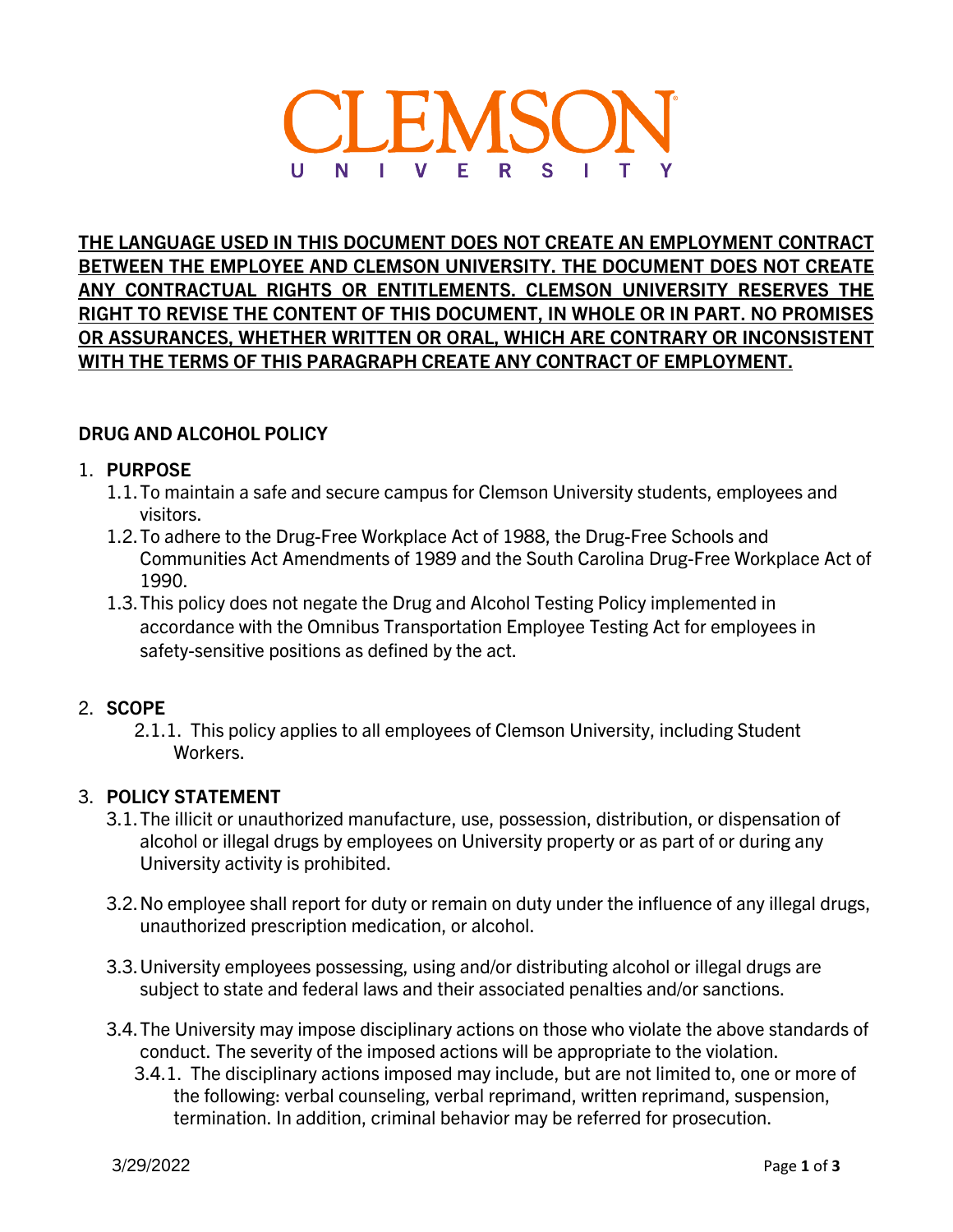

- 3.4.2. When a violation occurs that may lead to a disciplinary sanction against a faculty member, the Office of Human Resources ("Human Resources") will consult with the Office of the Provost.
- 3.5. The University may require successful completion of an appropriate recovery program as a condition of an employee's return to work or as a condition of suspending implementation of disciplinary actions.
- 3.6.All University employees are required to report any conviction under a criminal drug statute for any violation occurring in the workplace or as part of any University activity.
	- 3.6.1. The employee must report the conviction to their supervisor and to the Chief Human Resources Officer (CHRO) or designee within five (5) calendar days of the conviction.
	- 3.6.2. Per Federal and State law, in the event that the convicted employee was employed in the performance of a federal contract or grant or a state contract or grant, the CHRO or designee shall immediately notify the Vice President of Research so that the sponsoring federal or state agency can be notified within ten (10) days of the date the University received notification
- 3.7.Any serving or consumption of alcoholic liquor, beer or wine at a University-sponsored event or consumption of alcoholic liquor, beer, or wine during normal working hours other than as provided below is unauthorized.
	- 3.7.1. Specific policies regarding activities sponsored by University students can be found in the Student Code of Conduct.
	- 3.7.2. State law permits the possession and consumption of beer and wine by individuals of legal age at private and public events; state law permits the serving of alcoholic liquor, beer, or wine only to individuals of legal age; and the minimum legal age for the possession and consumption of alcoholic liquor, beer, and wine is 21. For more information regarding the sale, serving and consumption of alcohol on University facilities, access the [Clemson University](https://www.clemson.edu/campus-life/activities-events/documents/Facilities%20Use%20Policy.pdf) [Facility Use Policy.](https://www.clemson.edu/campus-life/activities-events/documents/Facilities%20Use%20Policy.pdf)
	- 3.7.3. Employees must comply with the requirements of the Clemson University Facility Use [Policy w](https://www.clemson.edu/campus-life/activities-events/documents/Facilities%20Use%20Policy.pdf)hen serving alcohol at University sponsored events.
	- 3.7.4. Notwithstanding the above, alcoholic liquor, beer, and wine may not be served, consumed or available for consumption during normal University working hours (as assigned for each employee by the University) at any location on University-owned or leased property. Exceptions may be granted only with the prior approval of both the Vice President responsible for the event and the Vice President responsible for the area in which the event is held.
- 3.8.All new employees must acknowledge via the University's training management system that they have reviewed and understand this policy, while all current employees must acknowledge the same on an annual basis.